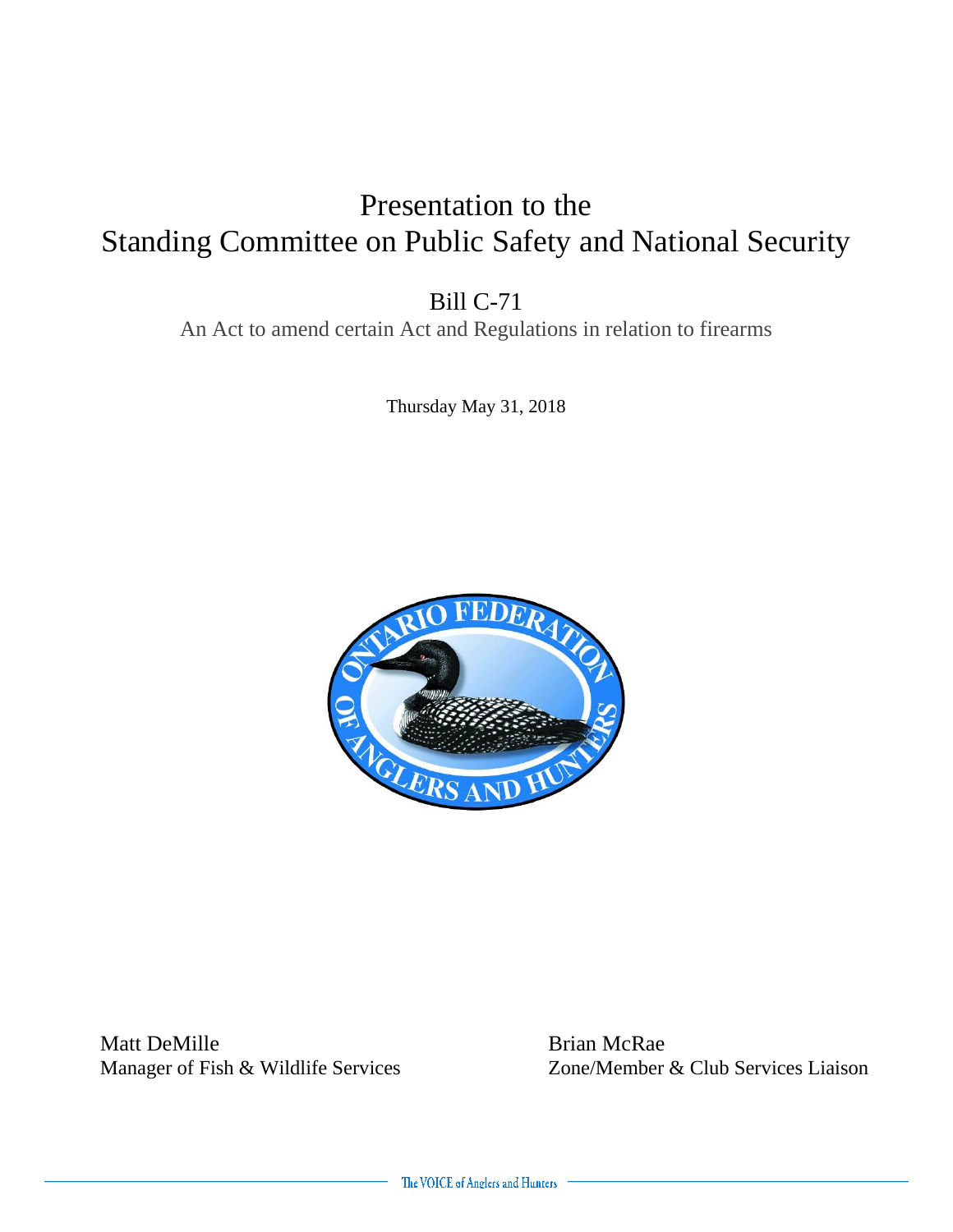Onfario Cons ervation Centre

P.O. Box 2800, 4601 Guthrie Drive, Peterborough, Ontario K9J 8L5 Phone: (705) 748.6324 • Fax: (705) 748.9577 • Visit: www.ofah.org • Email: ofah@ofah.org

Good morning, Mr. Chair, and members of the committee.

On behalf of the Ontario Federation of Anglers and Hunters, our 100,000 members, supporters and subscribers, and our 740 clubs across Ontario, thank you for inviting us to talk about Bill C-71, An Act to amend certain Acts and Regulations in relation to firearms.

The OFAH is the largest conservation-based organization in Ontario, but we also represent all possible firearms interests, including hunting, trapping and recreational shooting. Additionally, we represent 56 shooting clubs which operate 80 Chief Firearms Officer-approved licensed firearms ranges.

We are the only fishing and hunting organization appearing before this committee, but our submitted brief has been endorsed by our affiliates from coast-to-coast-to-coast. This includes the Yukon Fish and Game Association, Northwest Territories Wildlife Federation, British Columbia Wildlife Federation, Alberta Fish & Game Association, Saskatchewan Wildlife Federation, Manitoba Wildlife Federation, Fédération Québécoise des Chasseurs et Pêcheurs, Prince Edward Island Wildlife Federation, Nova Scotia Federation of Anglers and Hunters, and Newfoundland and Labrador Wildlife Federation. In total, our organizations represent approximately 345,000 Canadians.

In our time today, we will only be able to touch on a few highlights of Bill C-71. In our submitted brief, you will find a thorough analysis of each section of the bill, including background context, outstanding questions and concerns, as well as results from a survey conducted by the OFAH in April on Bill C-71 of over 3,500 firearms users. We have copies of the full survey report if anyone is interested.

Bill C-71 was tabled as public safety legislation that would respect the firearms community. We don't believe this bill accomplishes either of these stated intentions and, as a result, we cannot support Bill C-71 as written.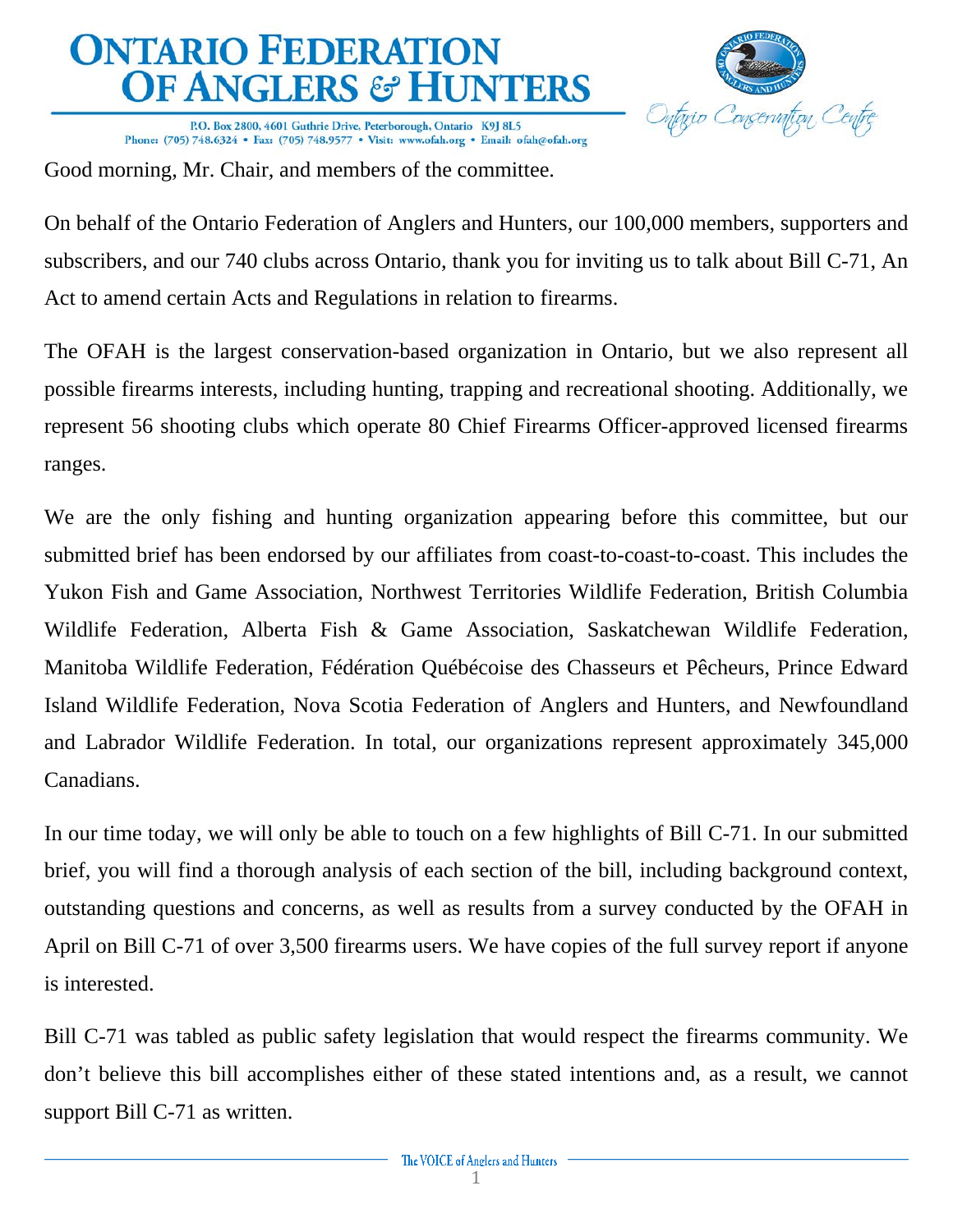

P.O. Box 2800, 4601 Guthrie Drive, Peterborough, Ontario K9J 8L5 Phone: (705) 748.6324 • Fax: (705) 748.9577 • Visit: www.ofah.org • Email: ofah@ofah.org

Unfortunately, Bill C-71 is far too light on sound rationale and far too heavy on uncertainty to convince us it will truly enhance public safety. The paper-thin rationale has further undermined an already strained relationship between firearms owners and government when it comes to firearms policy.

To start, the government has overstated and misrepresented statistics to create a post-2013 Canadian firearms "crisis" that simply isn't true. In fact, long-term trends actually show overall firearms-related crime is on the decline. Whether deliberate or not, this tactic has sown skepticism in the need for such sweeping changes to firearms legislation. Not off to a good start.

Next, the bill is intended to enhance public safety as a part of a much larger policy initiative to tackle gangs and gun violence. On this, Bill C-71 is silent. A quick scan of the bill shows no direct reference to gangs, gun violence, organized crime and illegal cross-border smuggling of firearms. Strike two.

That quick scan also reveals that the bill is entirely focused on the law-abiding firearms community. It's not hard to see why 97% of respondents in our survey felt it is too focused on lawabiding citizens to provide any net gains for public safety. Firearms owners obviously feel unjustifiably targeted before even looking under the hood.

Let's take a look at the specific elements of the bill starting with enhanced background checks.

The OFAH is not opposed to background checks that look back more than five years, but the government needs to convince us that this will actually increase public safety. Firearms owners are already one of the most vetted segments of Canada's population. Right now, existing firearms owners undergo "continuous eligibility" screening through the Canadian Police Information Centre (CPIC) to verify there has been no criminal activity since acquiring their licence. It is our understanding in Ontario that the Chief Firearms Officer is not limited right now in how far they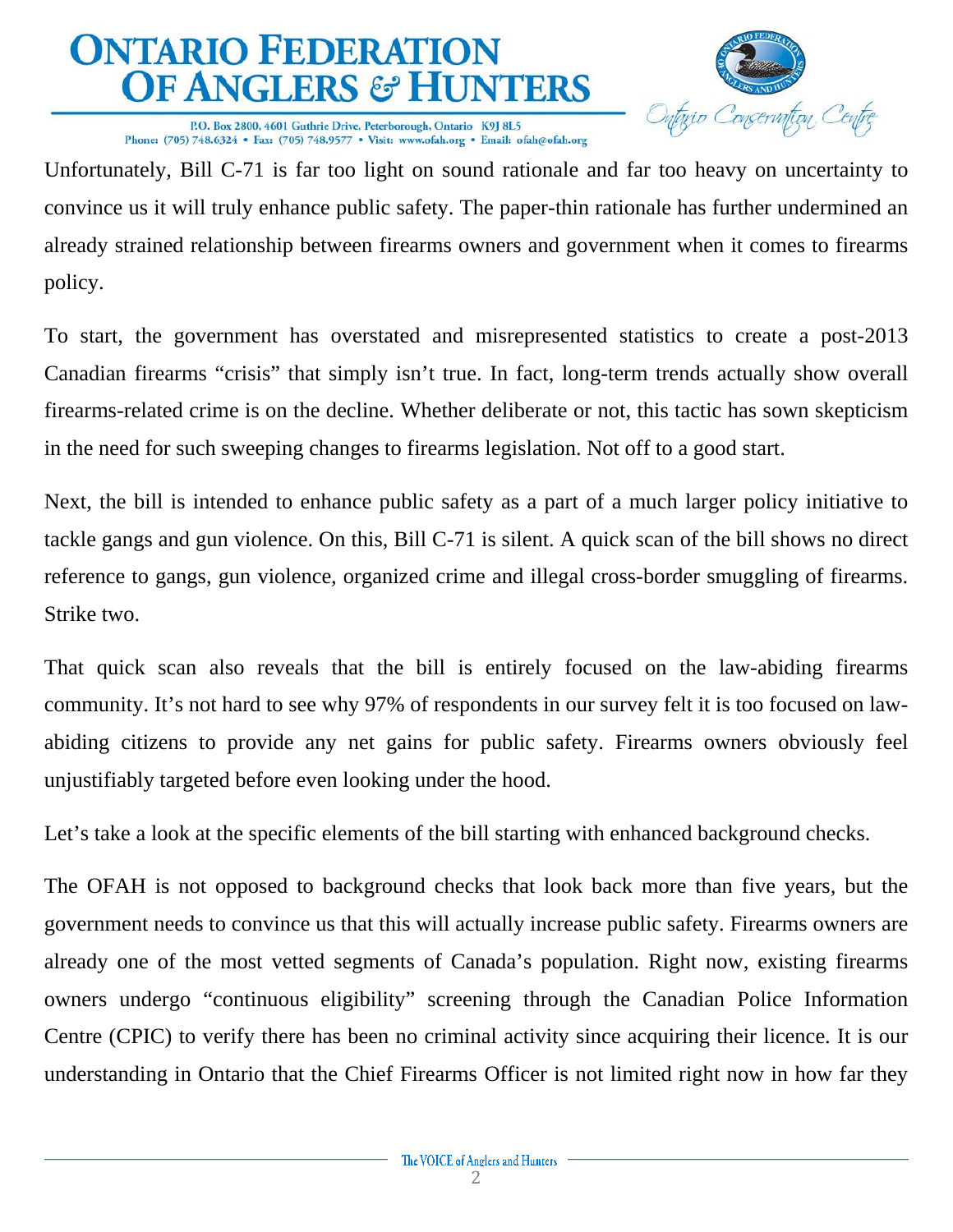

P.O. Box 2800, 4601 Guthrie Drive, Peterborough, Ontario K9J 8L5 Phone: (705) 748.6324 • Fax: (705) 748.9577 • Visit: www.ofah.org • Email: ofah@ofah.org

look back or the criteria they use during eligibility assessments for licence applicants. It begs the question: Are the proposals actually "enhanced" background checks?

Next, let's look at licence verification.

Right now, responsible firearms sellers check to make sure buyers have a licence, and they already have the ability to call the Canadian Firearms Program to verify, if necessary. The OFAH supports the intent of licence verification, as it protects the seller and ensures a legal transaction, but our support for the proposed change is dependent on a user-friendly process that incorporates an accessible, timely and effective appeal system if verification is not granted. We also think it should end there. We have yet to see evidence that clearly shows any issues (e.g. illegal firearms sales) under the current process or that the proposed reference number database could effectively assist police. How much will a reference number database cost and will it actually enhance public safety?

Next, let's look at retailer record keeping.

Record keeping is something many businesses already perform as a best practice. The OFAH is not opposed to mandatory retailer record keeping, but many firearms owners are concerned about the safekeeping and privacy of records, as well as how records will be accessed by police. To mitigate these concerns, we would like to see specific provisions added to establish security standards and penalties for non-compliance to ensure the privacy and security of personal information. Additionally, there must be strict guidelines for police accessing records to ensure it is not used inappropriately.

Next, let's look at automatic authorization to transport.

The OFAH cannot support the proposed removal of automatic ATTs. Bill C-71 should be amended to rescind this proposal.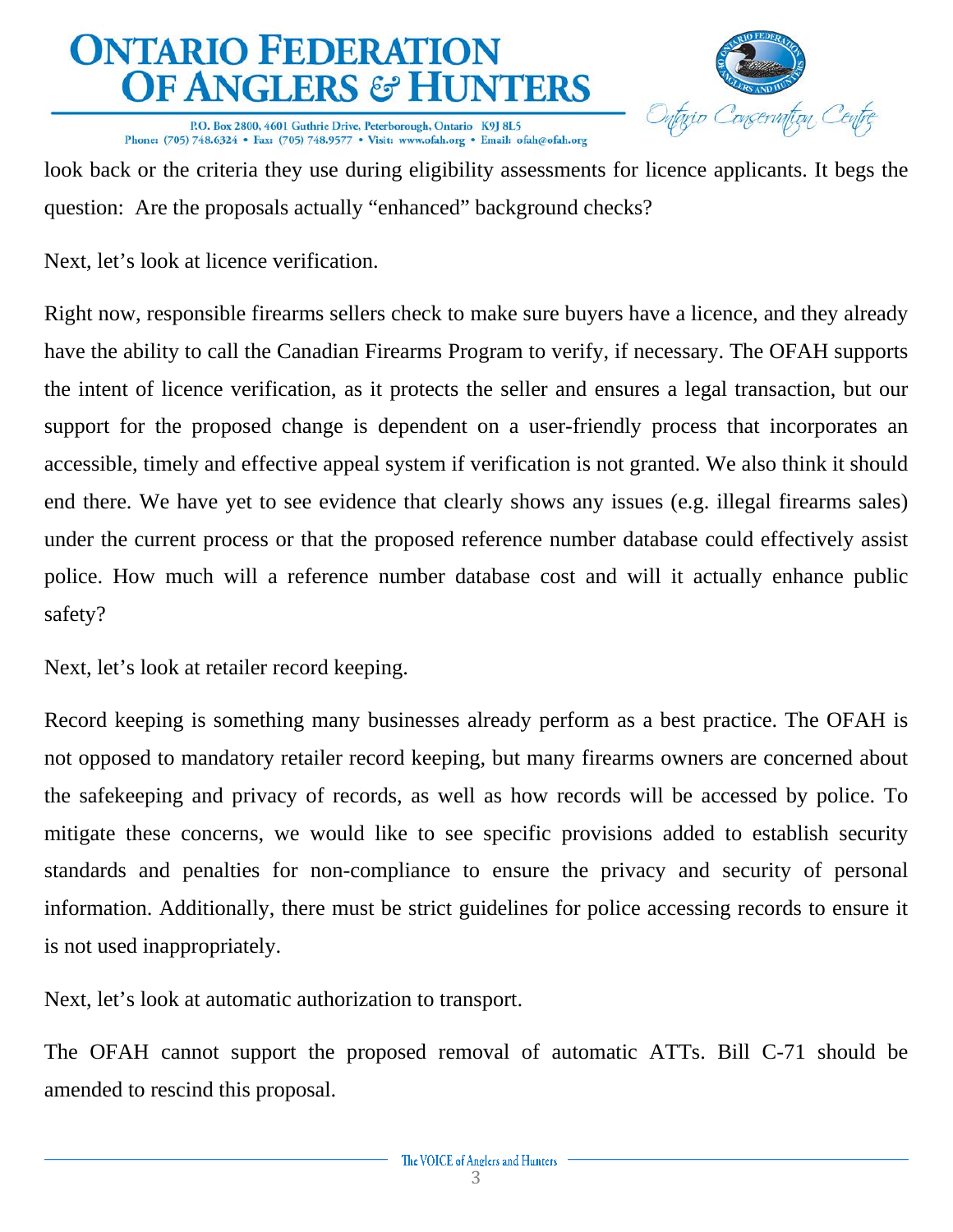

P.O. Box 2800, 4601 Guthrie Drive, Peterborough, Ontario K9J 8L5 Phone: (705) 748.6324 • Fax: (705) 748.9577 • Visit: www.ofah.org • Email: ofah@ofah.org

During testimony to this committee on May 8, 2018, the RCMP indicated the number of ATTs issued for gun show (250) and gunsmith (131) in 2015 was an extremely small percentage of the overall 143,000 issued across Canada – only slightly more than a quarter of one percent (0.267%). A different proposal, but the same question: How can this possibly enhance public safety?

Next, let's look at classification.

The focus should not be on who is responsible. Rather, it should be on how firearms are classified. It should be form and function that determines classification, and not emotional responses to the appearance or perception of a firearm. One of our survey respondents stated, "*Assault is the act of inflicting harm or threatening to do so. Assault is not a synthetic stock with a curved magazine and a semi-automatic action.*"

Arbitrary classification of firearms is a significant concern. Government should establish and adhere to a standardized process for classifying or re-classifying that is consistent, transparent, evidence-based, has full consultation with firearms users, and an effective appeal system. Bill C-71 should establish this requirement.

Lastly, let's look at the long-gun registry records.

A lot of confusion remains about the long gun registry records that exist today. Although we are being told that only the Quebec records still exist, the firearms community wants clear public statements on what records remain, how they can be used, and why the government is handing them over to Quebec after the Supreme Court of Canada decision. Transparency in this will help build trust.

In conclusion, it is becoming increasingly clear that Bill C-71, as written, is not likely to achieve the lofty goals presented for this proposed legislation. We are imploring this committee to ask tough questions and seriously consider meaningful amendments.